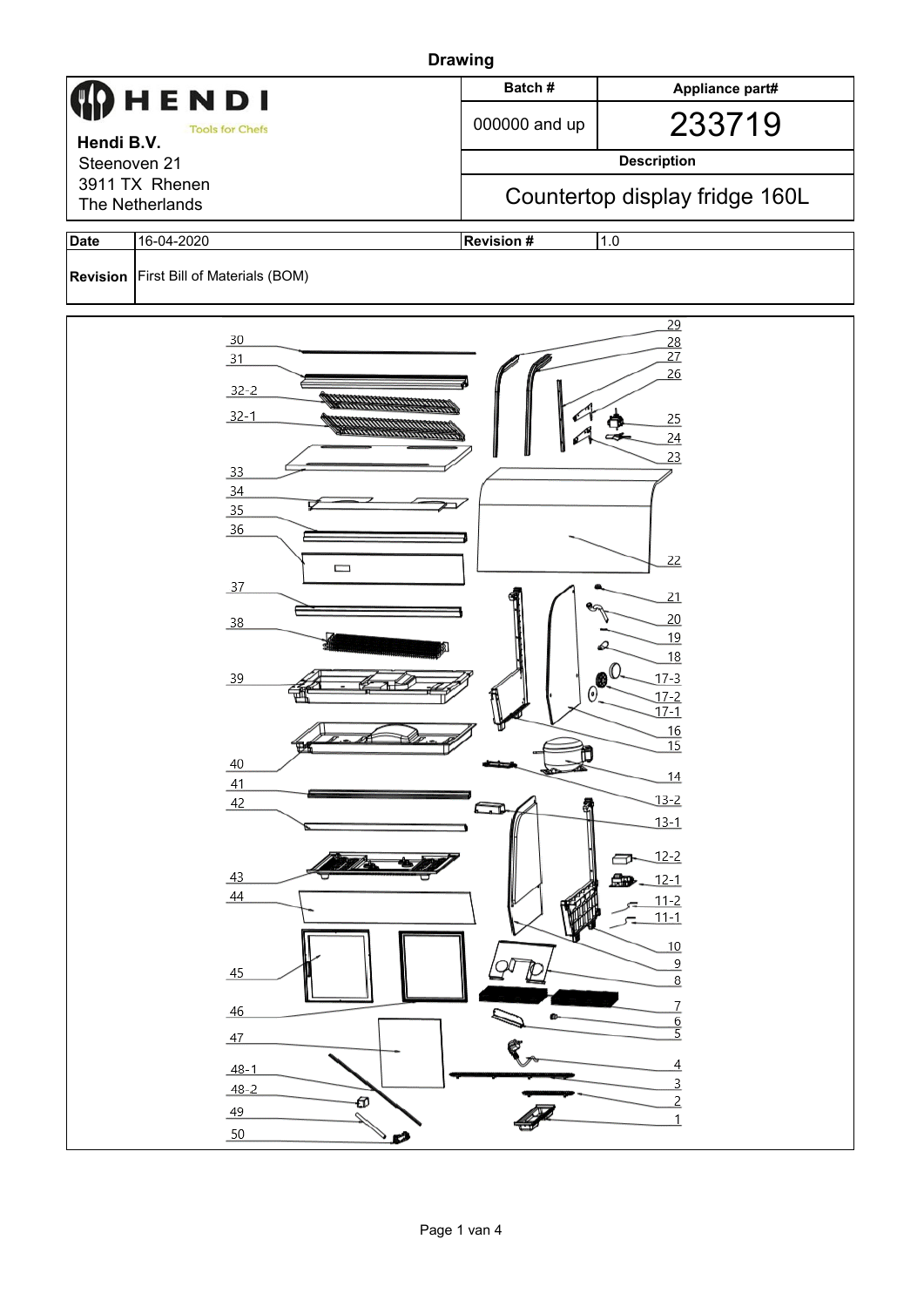|                                    |                                               |            | Batch#                         | Appliance part#          |                |  |  |  |
|------------------------------------|-----------------------------------------------|------------|--------------------------------|--------------------------|----------------|--|--|--|
| HENDI                              |                                               |            |                                |                          |                |  |  |  |
| <b>Tools for Chefs</b>             |                                               |            | 000000 and up                  | 233719                   |                |  |  |  |
| Hendi B.V.                         |                                               |            |                                | <b>Description</b>       |                |  |  |  |
| Steenoven 21<br>3911 TX Rhenen     |                                               |            |                                |                          |                |  |  |  |
| The Netherlands                    |                                               |            | Countertop display fridge 160L |                          |                |  |  |  |
|                                    |                                               |            |                                |                          |                |  |  |  |
| <b>Date</b>                        | <b>Revision#</b><br>16-04-2020<br>1.0         |            |                                |                          |                |  |  |  |
|                                    | <b>Revision</b> First Bill of Materials (BOM) |            |                                |                          |                |  |  |  |
| Item                               | <b>Description</b>                            | Part#      | Quantity                       | <b>Remark</b>            | <b>Picture</b> |  |  |  |
| 1                                  | Water tray                                    | n/a        | 1                              |                          |                |  |  |  |
| 2                                  | Airvent cover (small)                         | n/a        | 1                              |                          |                |  |  |  |
| 3                                  | Airvent cover (large)                         | n/a        | $\mathbf 1$                    |                          |                |  |  |  |
| 4                                  | Power cord                                    | 953297     | 1                              |                          |                |  |  |  |
| 5                                  | PCB housing bracket                           | n/a        | 1                              |                          |                |  |  |  |
| 6                                  | Power cord socket (C14)                       | n/a        | 1                              |                          |                |  |  |  |
| $\overline{7}$                     | Condensor                                     | n/a        | $\overline{c}$                 |                          |                |  |  |  |
| 8                                  | Condensor bracket                             | n/a        | $\mathbf 1$                    |                          |                |  |  |  |
| 9<br>10                            | Glass side panel (left)                       | 953303     | 1                              |                          |                |  |  |  |
| $11 - 1$                           | Housing panel (left)                          | n/a        | 1<br>1                         |                          |                |  |  |  |
| $11 - 2$                           | Temperture probe<br>Defrost probe             | n/a<br>n/a | 1                              |                          |                |  |  |  |
| $12 - 1$                           | <b>Main PCB</b>                               | 948729     | 1                              |                          |                |  |  |  |
| $12 - 2$                           | Digital controller                            | 953662     | 1                              |                          |                |  |  |  |
| $13 - 1$                           | Main PCB housing cover                        | n/a        | 1                              |                          |                |  |  |  |
| $13 - 2$                           | Main PCB houding base                         | n/a        | 1                              |                          |                |  |  |  |
|                                    | PCB housing complete                          | n/a        | 1                              |                          |                |  |  |  |
| 14                                 | Compressor                                    | 953327     | 1                              |                          |                |  |  |  |
| 15                                 | Housing panel (right)                         | n/a        | $\mathbf{1}$                   |                          |                |  |  |  |
| 16                                 | Glas side panel (right)                       | 953310     | 1                              |                          |                |  |  |  |
| $17-1$                             | Decorative nut gasket                         | nss        | 1                              | Available as 953341      |                |  |  |  |
| $17-2$                             | Decorative nut                                | 953341     | 1                              | Incl. item 17-1 and 17-3 |                |  |  |  |
| $17-3$                             | Decorative nut cover                          | nss        | $\mathbf{1}$                   | Available as 953341      |                |  |  |  |
| 18                                 | Dryer filter                                  | n/a        | 1                              |                          |                |  |  |  |
| 19                                 | Pull relief                                   | n/a        | 1                              |                          |                |  |  |  |
| 20                                 | Drain pipe                                    | n/a        | 1                              |                          |                |  |  |  |
| 21                                 | Drain pipe ring                               | n/a        | 1                              |                          |                |  |  |  |
| 22                                 | Curved front glass                            | 953389     | 1                              |                          |                |  |  |  |
| 23                                 | Shelf holder (left)                           | n/a        | 1                              |                          |                |  |  |  |
| $\overline{24}$                    | Fan blade                                     | n/a        | 1                              |                          |                |  |  |  |
| $\overline{25}$                    | Fan motor                                     | 953358     | 1                              |                          |                |  |  |  |
| $\overline{26}$<br>$\overline{27}$ | Shelf holder (right)<br>Shelf holder bracket  | n/a        | 1<br>1                         |                          |                |  |  |  |
| 28                                 | Curved front glass seal (left)                | n/a<br>n/a | $\mathbf{1}$                   |                          |                |  |  |  |
| 29                                 | Curved front glass seal (right)               | n/a        | 1                              |                          |                |  |  |  |
| 30                                 | Decorative strip                              | n/a        | 1                              |                          |                |  |  |  |
| 31                                 | Door guide rail (top)                         | n/a        | 1                              |                          |                |  |  |  |
| $32 - 1$                           | Shelf (bottom)                                | 953334     | $\mathbf{1}$                   |                          |                |  |  |  |
| $32 - 2$                           | Shelf (top)                                   | 953402     | $\mathbf{1}$                   |                          |                |  |  |  |
| 33                                 | Inner housing panel                           | n/a        | 1                              |                          |                |  |  |  |
| 34                                 | Evaporator bracket                            | n/a        | 1                              |                          |                |  |  |  |
| 35                                 | Door guide rail (bottom)                      | n/a        | $\mathbf{1}$                   |                          |                |  |  |  |
| 36                                 | Housing panel (back)                          | n/a        | 1                              |                          |                |  |  |  |
| 37                                 | Curved frotn glass bracket                    | n/a        | 1                              |                          |                |  |  |  |
| 38                                 | Evaporator                                    | n/a        | $\mathbf{1}$                   |                          |                |  |  |  |
| 39                                 | <b>Evaporator insulation</b>                  | n/a        | $\mathbf{1}$                   |                          |                |  |  |  |
| 40                                 | <b>Evaporator housing</b>                     | n/a        | 1                              |                          |                |  |  |  |
| 41                                 | Housing bracket                               | n/a        | 1                              |                          |                |  |  |  |
| 42                                 | Decorative strip                              | n/a        | $\mathbf{1}$                   |                          |                |  |  |  |
| 43                                 | Hosuing panel (bottom)                        | n/a        | 1                              |                          |                |  |  |  |
| 44                                 | Housing panel (front)                         | n/a        | 1                              |                          |                |  |  |  |
| 45                                 | Inner door frame                              | nss        | 1                              | Available as 953419      |                |  |  |  |
| 46                                 | Outer door frame                              | nss        | $\mathbf{1}$                   | Available as 953419      |                |  |  |  |
| 47                                 | Door glass                                    | nss        | $\mathbf{1}$                   | Available as 953419      |                |  |  |  |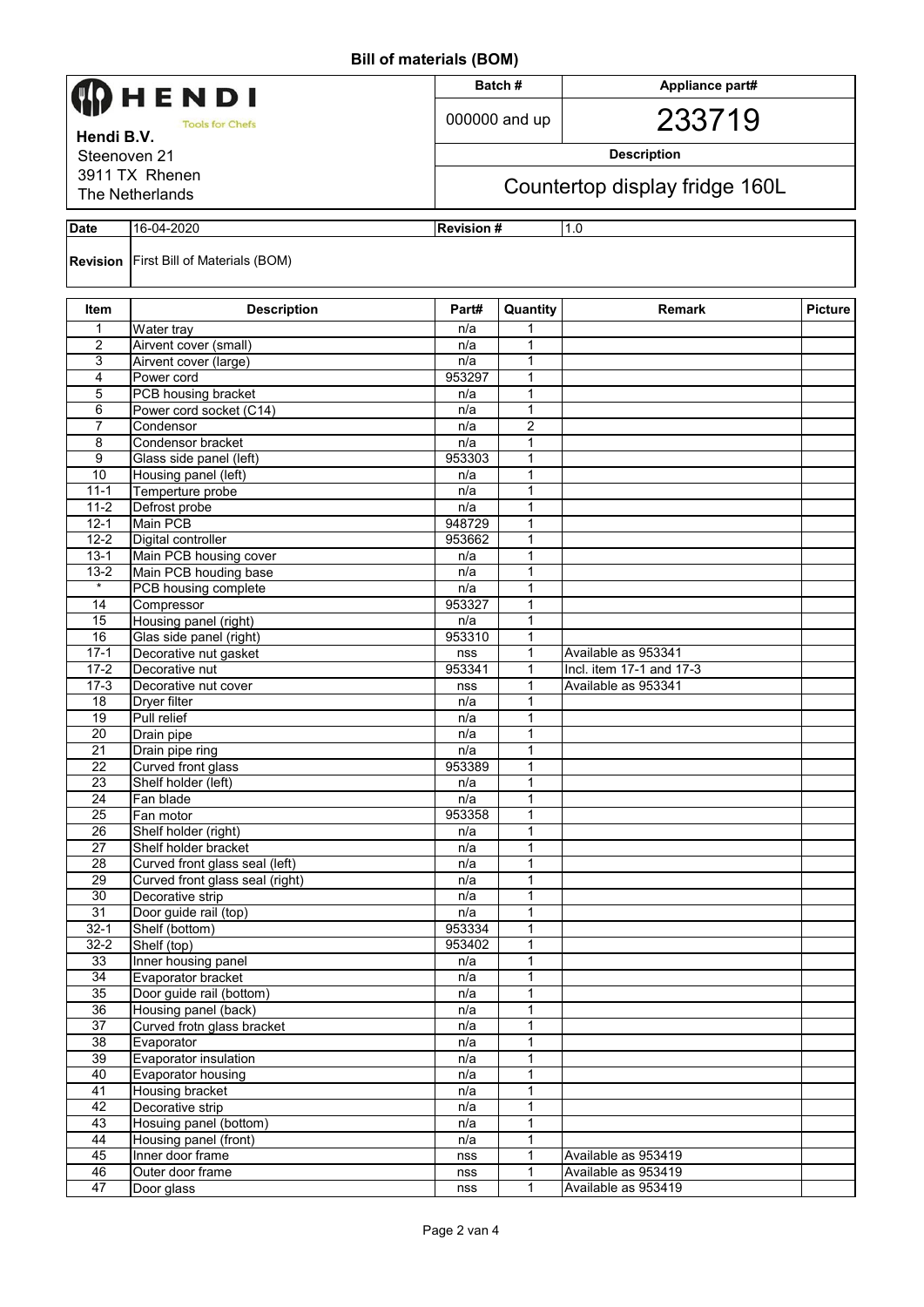| Digital controller bracket | n/a                                |                          |  |
|----------------------------|------------------------------------|--------------------------|--|
|                            | n/a                                |                          |  |
|                            | 952375                             |                          |  |
|                            | 953426                             |                          |  |
|                            | 953419                             | Incl. item 45, 46 and 47 |  |
|                            | Door assembly<br>Water accumulator |                          |  |